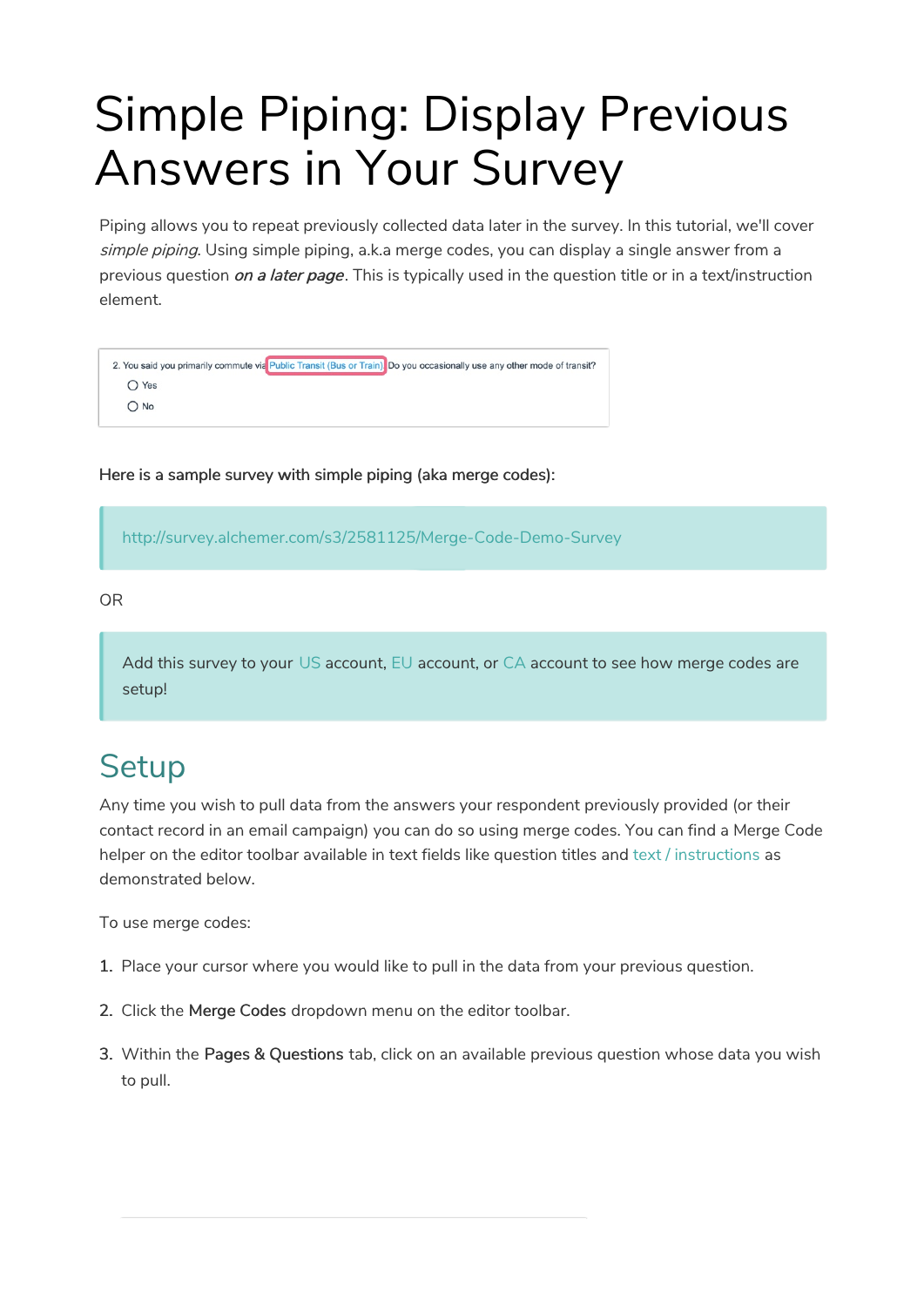| What question do you want to ask? |                                                                                        |   | Require this question |
|-----------------------------------|----------------------------------------------------------------------------------------|---|-----------------------|
|                                   | You said you primarily commute via. Do you occasionally use any other mode of transit? |   |                       |
|                                   |                                                                                        |   |                       |
| B<br>$Size -$                     | Merge Codes ***<br>Æ                                                                   |   |                       |
| Pages & Questions                 | Search                                                                                 | Q | Close                 |
| <b>Email Invite Fields</b>        | Page 1 Questions                                                                       |   |                       |
| <b>About the Respondent</b>       |                                                                                        |   |                       |
| <b>About the Survey</b>           | 1. What is your primary mode of transit to and fro                                     |   |                       |

4. After clicking on the question, you will presented with the available merge codes for that question. This includes merge code for referencing the respondent's answer (most commonly used), as well as merge codes for each answer option. Answer option merge codes will be identified with: [Option].



5. Click on the merge code that you want to select and the merge code will be automatically inserted at cursor!

| $\frac{1}{2}$<br><b>Radio Buttons</b> |                                                                                         |                                                                         |
|---------------------------------------|-----------------------------------------------------------------------------------------|-------------------------------------------------------------------------|
| What question do you want to ask?     |                                                                                         | Require this question                                                   |
|                                       | You said you primarily commute via . Do you occasionally use any other mode of transit? |                                                                         |
|                                       |                                                                                         |                                                                         |
|                                       |                                                                                         |                                                                         |
|                                       |                                                                                         |                                                                         |
| Multiple Choice Options               |                                                                                         | Common Answer Library<br><b>Advanced Option Settings</b>                |
|                                       | 面<br>D                                                                                  |                                                                         |
| Yes                                   |                                                                                         | <b>O</b> Getting Started Guide<br>$\mathbf x$                           |
| <b>No</b>                             | $\sigma^2$<br>1 面                                                                       | Radio Buttons only allow one<br>selection per question. If you want     |
| Click to Add Option<br>÷              | <b>Paste in Options</b><br>Add "Other","N/A", etc                                       | to allow for multiple selections, use                                   |
|                                       |                                                                                         | Checkboxes instead                                                      |
|                                       |                                                                                         | Radio Buttons are best when used<br>for short lists of options. If your |

In other places, like Hidden Value Actions, default answer fields, and Email Campaigns look for the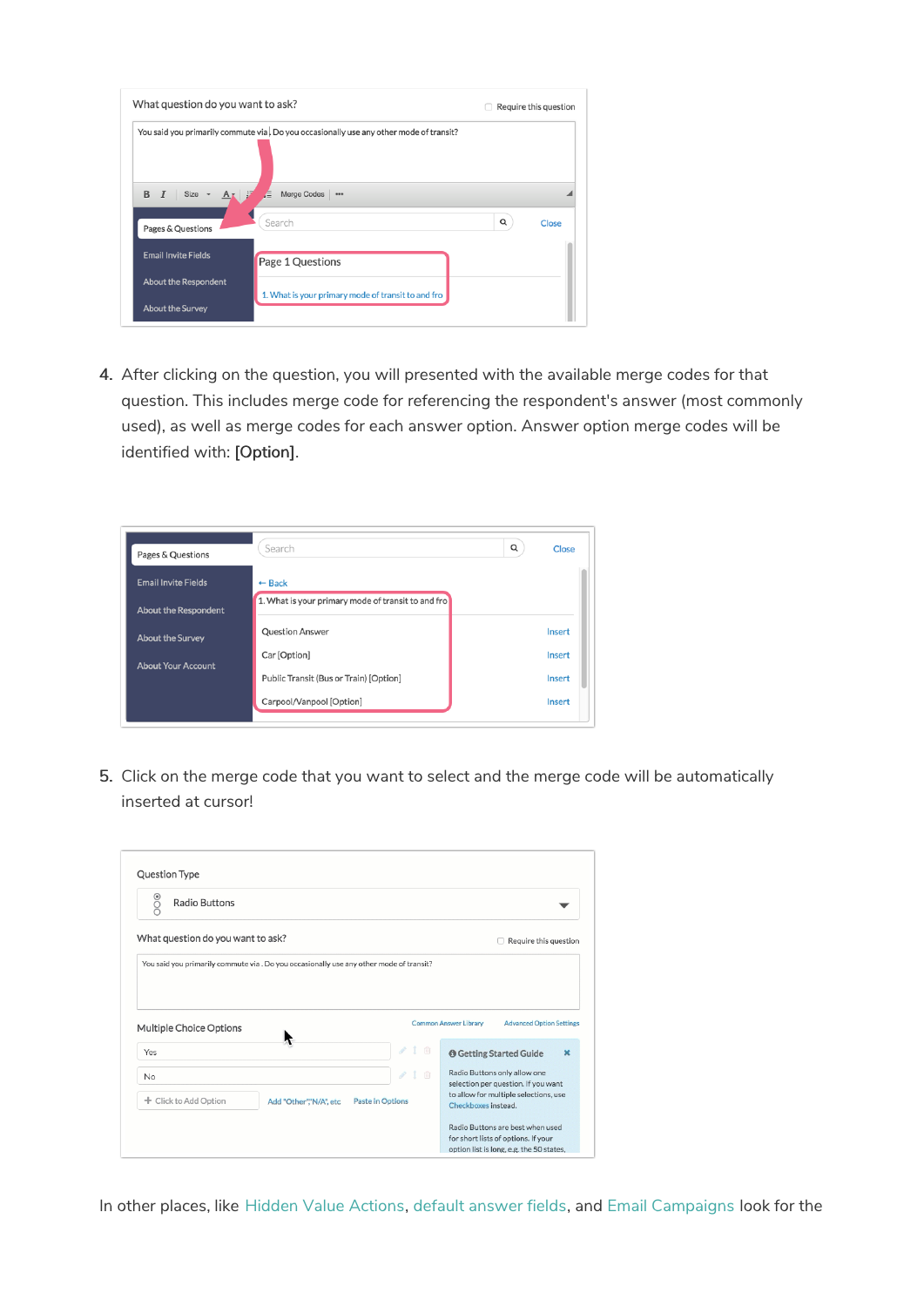Select a Merge Code link below the text field to bring up the Merge Code Tools:

| Populate with the following: |                  |   |
|------------------------------|------------------|---|
| <b>Select a Merge Code</b>   |                  |   |
| Pages & Questions            | Search           | Q |
| <b>Email Invite Fields</b>   | Page 1 Questions |   |
| <b>About the Respondent</b>  | 1. Age           |   |
| <b>About the Survey</b>      |                  |   |

Questions from previous pages will be available for you to select. After locating the items/merge code that you want to use, click the Insert link located to the right of the item to insert it.

If are using Reporting Values, you may find that you need to customize your merge code a little. If your merge code looks like this:

- [question("value"), id="3"] or [question("option value"), id="2"] these are interchangeable and pull the Reporting Value for the answer selected.
- If you wish to pull the answer option that displays to the survey respondent instead, you'll want to change the merge code like so: [question("option title"), id="2"]; this will pull the answer option. If you are not using Reporting Values, no need to worry, all of these merge codes will work to pull the selected answer option!

This is the simplest form of piping. If you are looking for more piping options such as repeating questions and pages based on selected answers check out our other piping tutorials:

- Ouestion Piping/Repeating
- Page Piping/Repeating

### Compatible Question Types: Simple Piping

The source question for simple piping can be one of the following question types:

- Radio Buttons
- **•** Dropdown Menu
- Image Select (single)
- Textbox
- Essay/Long Text
- Contact Form (single text field within group)

Merge Codes are available for other question types, such as checkboxes, however, the output for multiple-select questions will often not be a single answer and will be displayed as an array. Please